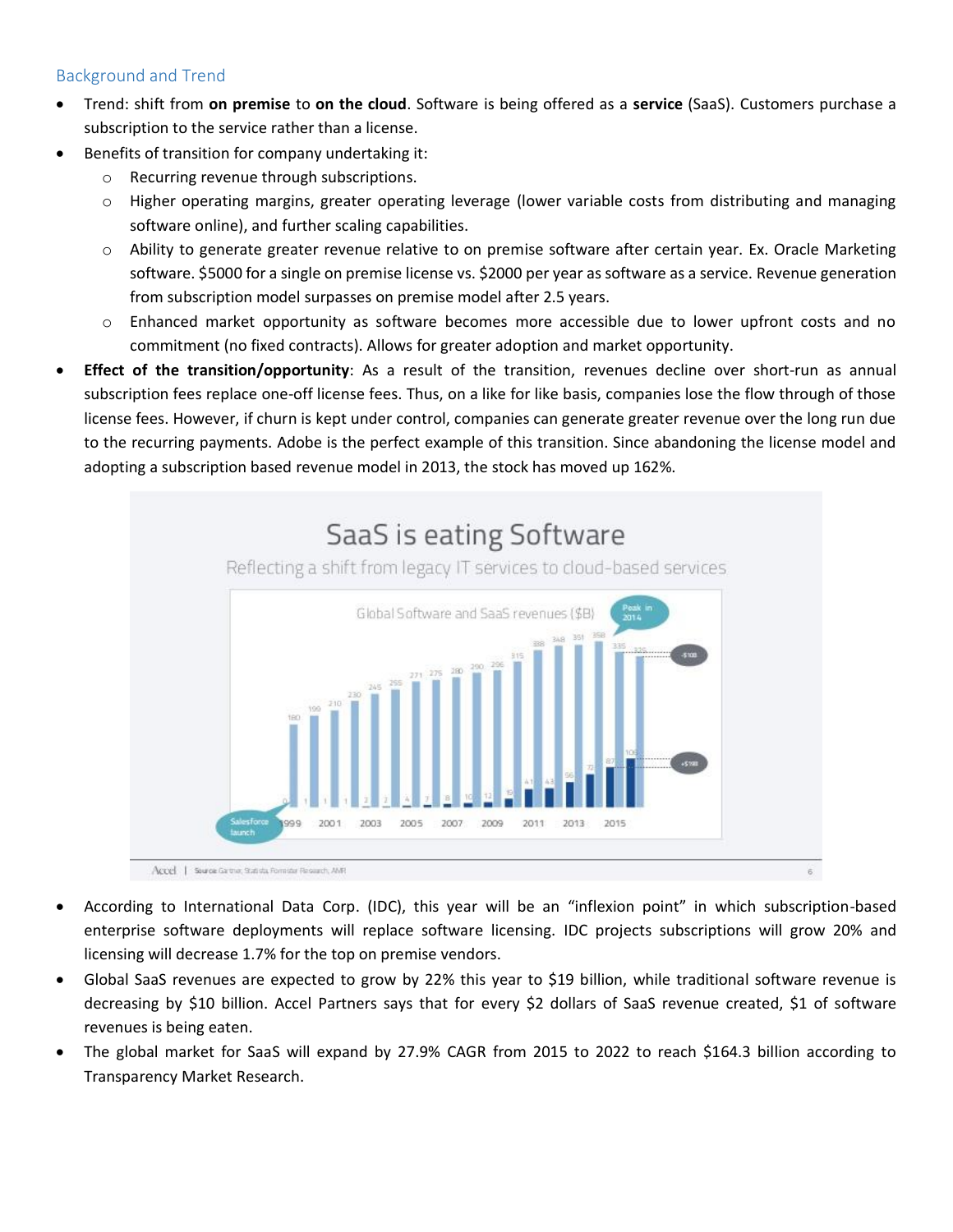- **Oracle** is a good example of a company currently going through the transition. Transferring on premise software (ex. E-Business Suite, Hyperion and Siebel) to cloud. No top line growth since 2012. Revenues fell in Q1 2016 earnings report. Saw 77% rise in SaaS revenue while on premise fell 11%. However, starting in 2018, revenues are projected to rise and margins are set to improve as subscription-based revenue model catches up and surpasses on premise segment.
	- o Other factor to note: \$9.3 billion acquisition of NetSuite. Will accelerate transition. Cloud revenues will make up 16% of total sales.



## SaaS in Europe

- The EU is relatively untapped. While 54% of businesses in the US use the cloud (from Neovise), only 19% of EU28 enterprises use the cloud (from Eurostat).
- IDC states that though the US holds 68% of the public cloud services market compared to the EU'S 19%, it forecasts that by 2018, the US will lose 9% of the market while Europe gains 4%.

| Company                  | <b>Ticker</b> | Location           | Revenue (US \$M) | Software revenue as<br>% of total revenue | SaaS + PaaS % of<br>software revenue |
|--------------------------|---------------|--------------------|------------------|-------------------------------------------|--------------------------------------|
| <b>SAP</b>               | ETR: SAP      | Germany            | 18,777           | 81%                                       | 8%                                   |
| <b>Wolters Kluwer</b>    | AMS: WKL      | <b>Netherlands</b> | 4,880            | 32%                                       | 8%                                   |
| <b>Dassault Systemes</b> | EPA: DSY      | France             | 3,038            | 89%                                       | 3%                                   |
| <b>Sage Group</b>        | LON: SGE      | UK                 | 1,762            | 98%                                       | 2%                                   |
| <b>Software AG</b>       | ETR: SOW      | Germany            | 857              | 75%                                       |                                      |

Top software enterprise firms in Europe by revenue (US \$M)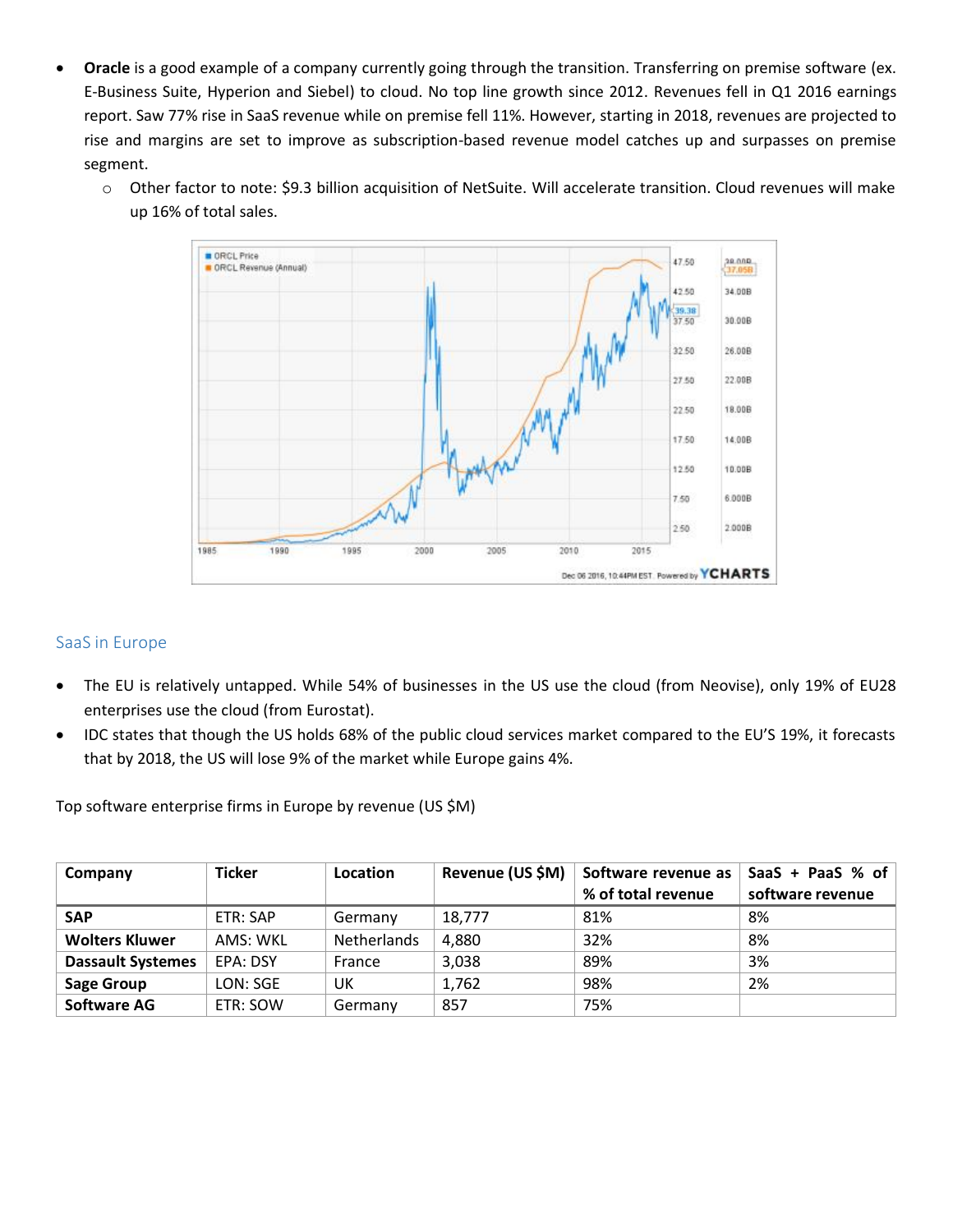## SAP

- The Business: SAP is built around HANA, which is a platform that allows customers to use the SAP Business Suite and then run analytics on the data generated. SAP HANA is an in-memory database, and allows quick access to data. Thanks to SAP S/4HANA, the newest generation of business suites that was released in 2015, the platform can be run either on premises or on the cloud as SaaS (involves a recurring fee). Therefore, business applications like SuccessFactors or Ariba, which already operate under a SaaS model, can be accessed directly through SAP S/4HANA cloud.
- SAP has one of the broadest suites of cloud offerings, which it built largely by acquiring high-growth cloud companies. It has continued to pursue this strategy, recently focusing on the Internet of Things (IoT) and SaaS.
- As shown below, SAP is seeing the greatest growth in its SaaS segment.



- Net income has fallen from \$4.789B on 12/2011 to \$3.400B on 12/2015. Revenue has stagnated since 12/2014.
- The company has seen high cash outflows as it made strategic acquisitions and built out its S/4 platform (while migrating SaaS applications to HANA). Though the acquisitions have allowed SAP to expand its cloud offerings, the release of the S/4 platform has marked a new era in cloud enterprise computing as SaaS becomes widespread. As these initiatives get built out, margins should improve as net income rises.
- SAP is forecasting revenue growth at a CAGR of 6% through 2020, which would represent a 100% rise in the amount of cloud subscriptions and 10% fall in all other lines of business shrinking. Given revenues outside of cloud subscriptions have increased instead of falling, these projections seem to be fairly conservative. The rise in revenues is largely due to the fact that S4/HANA is being offered on premise as well as on the cloud, and many customers have chosen to move parts of their business to the cloud while retaining some on premise functionalities.
- Additional point: SaaS (as well as PaaS and IaaS) and cloud computing are crucial to the Internet of Things (IoT).
	- o Intelligent devices need software that can be distributed through XaaS products. Large enterprise software firms like SAP, Salesforce.com and Oracle have developed a suite of SaaS products to integrate IoT.
		- For example, SAP's HANA platform provides customers with geo-processing, series data, and location services for their IoT devices. It also allows customers to build their own applications through the SAP platform (PaaS).
		- SAP has made investments worth \$2.2 billion to expand its IoT operations and has labeled these initatives "Leonardo". Siemens has used SAP's big data applications to analyze data generated from its devices.
		- **■** IoT is a longer term opportunity that should help drive top line growth in 2018 and beyond.
	- o Market opportunity: Bain predicts that by 2020 annual revenues could reach \$470 billion for IoT vendors that sell hardware and software solutions. Additionally, by 2021, IoT software revenue will reach \$379 billion by 2021, 23% of total revenue (from Research and Markets)